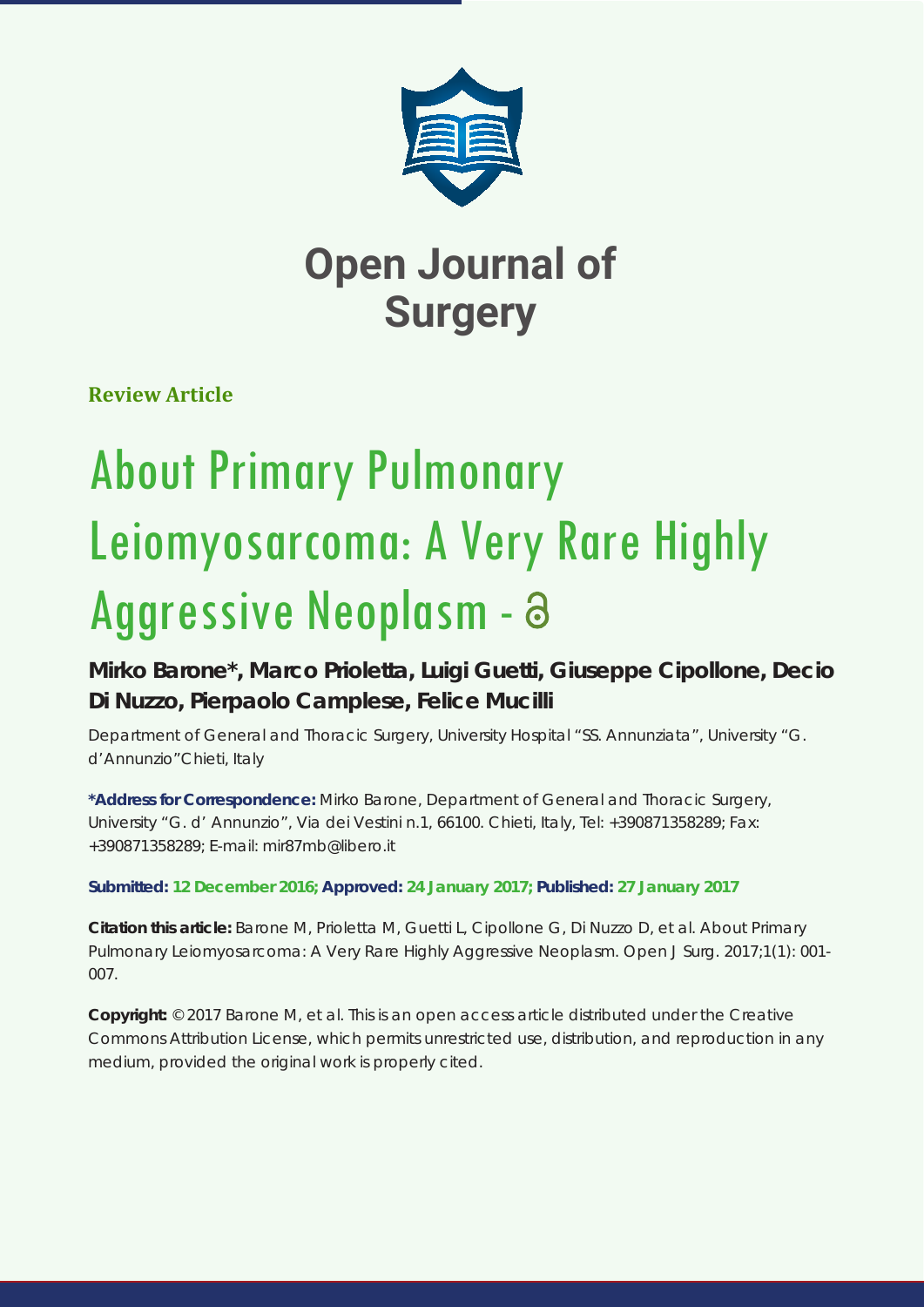## **ABSTRACT**

Not with standing advances in clinical and surgical oncology, primary pulmonary leiomyosarcoma remains a highly aggressive tumor with poor prognosis. It is a rare tumor, whose pathophysiology and the promoting genetic mechanisms of these tumors are still unclear. Aim of this work is a complete and exhaustive review on the morphological characteristics, clinical findings and current therapeutic strategies according to recent reports present in the literature.

**Keywords:** Pulmonary leiomyosarcoma; Lung cancer; Chemotherapy; Surgery

#### **ABBREVIATIONS**

Primary Pulmonary Leiomyosarcoma (PPL); Overall Survival (OS); Chemotherapy (CHT); Radiotherapy (XRT)

#### **INTRODUCTION**

Primary Pulmonary Leiomyosarcoma (PPL) is an extremely rare and highly aggressive mesenchymal tumor arising from the smooth muscle cells of the bronchial or pulmonary vessel wall and accounts for less than 0.5% of all lung cancers [1]. It can be classified as intraluminal or intrabronchial, intrapulmonary and intravascular according to its gross appearance [2]. Nath, et al. [3] recently reviewed the literature and reported 127 PPL cases. Aim of this work is a complete and exhaustive review on the morphological characteristics, clinical findings and current therapeutic strategies according to recent reports present in the literature.

#### **MATERIALS AND METHODS**

The authors conducted a comprehensive research on PubMed - Medline including a period from January 2010 to June 2016 and according to the following MeSH terms: "primary [All Fields] AND ("lung" [MeSH Terms] OR "lung" [All Fields] OR "pulmonary" [All Fields]) AND ("leiomyosarcoma" [MeSH Terms] OR "leiomyosarcoma" [All Fields])". All case reports or case studies were enclosed, while reviews prior to 2010 were excluded and resulting in twenty-one published reports [1,4-23] including primary intrapulmonary, primary intrabronchial and primary intravascular leiomyosarcomas.

Data collection included demographic characteristics (age, gender), neoplasm's histopathological features, therapeutic strategies and follow up.

Statistical analysis was performed using SPSS version 20.0 software for Windows (IBM, Chicago, USA). Continuous variables were expressed as absolute value, simple percentages, means and standard deviations, whereas categorical ones in terms of frequency and percentage. Statistical differences or correlations between cohorts were evaluated with two sample t-test,  $\chi^2$  test and Mc Neamar's test. Survival variables were estimated according to the Kaplan-Meier's method with 1-, 2- and 3- year's rates. A p-value < 0.05 was considered statistically significant.

#### **RESULTS**

Table 1 summarizes the demographic, clinical and pathological findings of the reported cases in the literature.

Twenty-two patients with a mean age of  $54.07 \pm 13:34$  years (range 35-80) and a male to female ratio of 1:1 were enrolled in the study. With regard to morphological appearance, vascular neoplasms (primary pulmonary artery leiomyosarcomas) were the most common (N.10–45.45%), followed by intrapulmonary and interbronchial ones (N.8– 36.36 % and n. 4–18.18 %, respectively). This is in contrast with previous reviews published prior to 2010.

Suifes ture

In spite of the highly aggressive biological behaviour, secondary lesions were present in PPLsat clinical presentation only in 27.27% (N.6), with the lung being the most common site of recurrence, suggesting an early locoregional spread. In addition, mediastinal lymph node metastases were rare (N.4–18.18%) in accordance with the hematological tropism of sarcomatous malignancies.

A sequential multimodal therapeutic approach was the most common strategy, although cases of only surgical resections (N.5- 22.72%) were described. Furthermore, in three patients, only bronchoscopic or CT-guided biopsies could be performed due to the rapid and fatal evolution of the disease itself.

Concerning risk factors affecting Overall Survival (OS), no statistical correlation was observed with age ( $p = 0.200$ ), gender ( $p =$ 0.206), morphology ( $p = 0.669$ ), mediastinal lymph node metastases  $(p = 0.210)$  and metastases  $(p = 0.291)$ . But an important relationship between metastatic disease and mortality rate was reported ( $p = 0.082$ ) (Table 2). Although it may seem a contradiction, this is justifiable referring to PPL's high biological aggressiveness that, even in the early stages, has a poor prognosis. However, the presence of a stage IV correlates with a rapid progression affecting the overall mortality rate.

With regard to follow-up (range 0–36 months), no data were collected in five patients. In the remaining cases, a cumulative OS of 9.17 ± 3.77 (CI 95% OS: 9.71-24.49) months with a mortality rate of 58.82% (n.10/17) was observed. The 1-year OS was 53.6% (S.E. 0133), whereas the 2- and 3-year OS was, 26.8% (S.E. 0.128) and 0%, respectively (Figure 1).

Clustering the population according to the morphological type, no significant statistical differences in survival were found (Log Rank Mantel-Cox,  $p = 0.754$ ). In particular, the actuarial median OS for intravascular patients was  $14.12 \pm 4.15$  months, for intrabronchial  $12.17 \pm 1.31$  mo and for intrapulmonary  $19.50 \pm 7.13$  mo (Figure 2).

In our experience, from 1998 to 2016, only a 78-years old male patient with a T3N1M0 intrapulmonary leiomyosarcoma was admitted to our Department. He underwent upper pulmonary bilobectomy with partial thoracectomy with reconstruction (Figure 3,4) and subsequent adjuvant chemoradiotherapy. Ten months after surgery, the patient was still alive but a recurrence on the residual right lung was diagnosed.

#### **DISCUSSION**

Primary Pulmonary Leiomyosarcoma (PPL) is an extremely rare and highly-aggressive mesenchymal tumor arising from the smooth muscle cells of the bronchial or pulmonary vessel walls and accounts for less than 0.5% of all lung cancers [1]. Nath, et al. [3] recently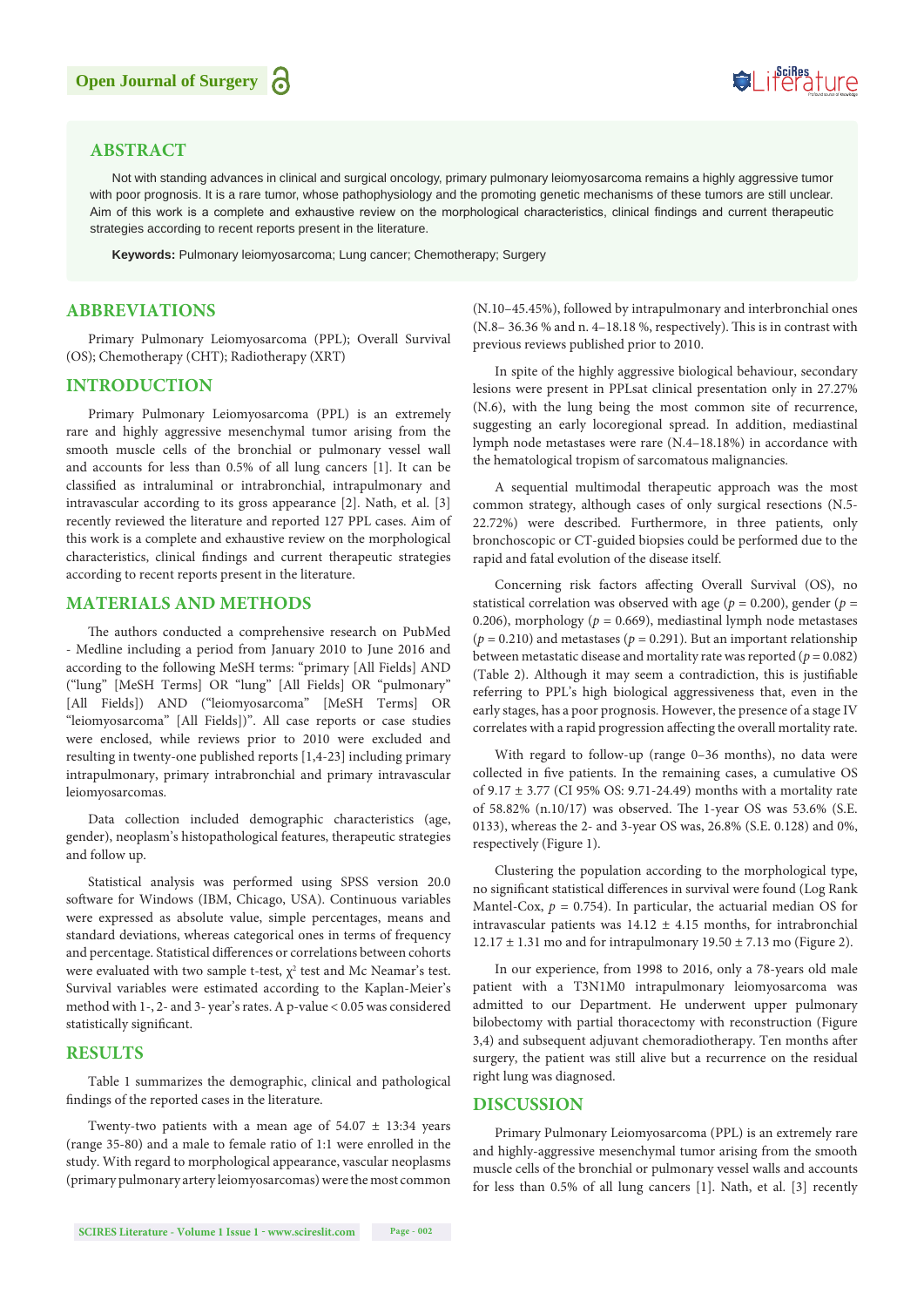

M: male; F: female; CHT: chemotherapy; XRT: radiotherapy; pN2: intrathoracic N2 (mediastinal) lymph node metastases.

reviewed the literature and reported 127 PPL cases. It can be classified as intraluminal or intrabronchial, intrapulmonary and intravascular according to its gross appearance [2]. The intrapulmonary type is the most common, while the intravascular one arises from pulmonary vessel intimae causing obstructions, stenoses or recurrent pulmonary embolisms [24]. Moreover, this latter is a very rare and highly aggressive neoplasm [25] with an incidence of 0.001-0.3% [26].

PPLs usually appear as a solitary pulmonary mass in middle-aged patients. Intravascular forms can engage the right ventricle outflow tract, the main pulmonary trunk or one of the pulmonary branches with an earlier onset and women are doubly affected than men [27].

The underlying pathophysiology and the promoting genetic mechanisms of these tumors are still unclear. However, recognized risk factors include radiation therapy, chemotherapy (e.g. cyclophosphamide, nitrosoureas), and environmental and occupational exposures [28]. Patients may present with nonspecific signs and symptoms similar to those observed in other lung cancers, including fever, cough, hemoptysis, dyspnea and chest pain [29], although the constellation of symptoms can vary according to the neoplastic morphological pattern. In particular, in the case of endobronchial lesions, patients may complain of obstructive respiratory symptoms [30], on the other hand, in the case of vascular tumors, signs and symptoms of hemodynamic mismatch associated with respiratory failure are predominant, frequently leading to misdiagnosed cases of pulmonary thromboembolism [31,32].

It is difficult to distinguish PPLs from other lung cancers, pulmonary tuberculosis, granulomatosis and mediastinal tumors [33]. Physical examination, ECG usually does not reveal abnormalities and chest X-ray is often aspecific. For these reasons imaging must be completed by chest CT. Masses obstructing the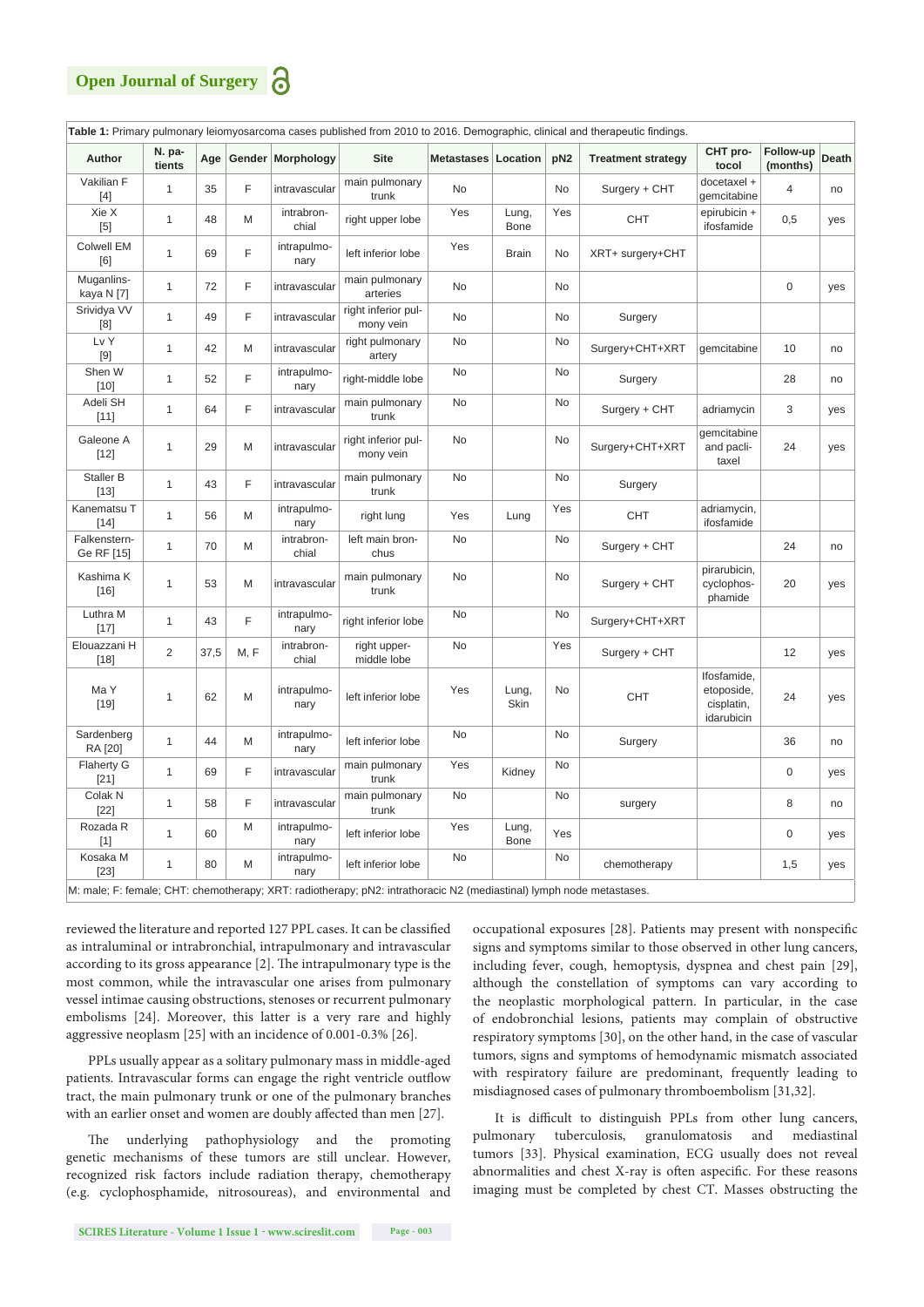| <b>Table 2:</b> Bivariate analysis between independent factors and survival.                                                                                   |                 |                       |
|----------------------------------------------------------------------------------------------------------------------------------------------------------------|-----------------|-----------------------|
|                                                                                                                                                                | OS <sup>1</sup> | <b>Mortality rate</b> |
|                                                                                                                                                                | р               | p                     |
| Age <sup>a</sup>                                                                                                                                               | 0.200           | 0.354                 |
| Gender (male vs female) <sup>b</sup>                                                                                                                           | 0.206           | 0.458                 |
| Morphology (intravascular vs intrabronchial vs intrapulmonary) <sup>b</sup>                                                                                    | 0.669           | 0.919                 |
| Metastases (Yes vs No) <sup>b</sup>                                                                                                                            | 0.291           | 0.082                 |
| pN2 <sup>2</sup> (Yes vs No) <sup>b</sup>                                                                                                                      | 0.210           | 0.156                 |
| <sup>a</sup> continuous variable; ; <sup>b</sup> categorical variable<br><sup>1</sup> Overall Survival; <sup>2</sup> pathological mediastinal (N2) lymph nodes |                 |                       |

Statisti**c**al significance: *p* < 0.05



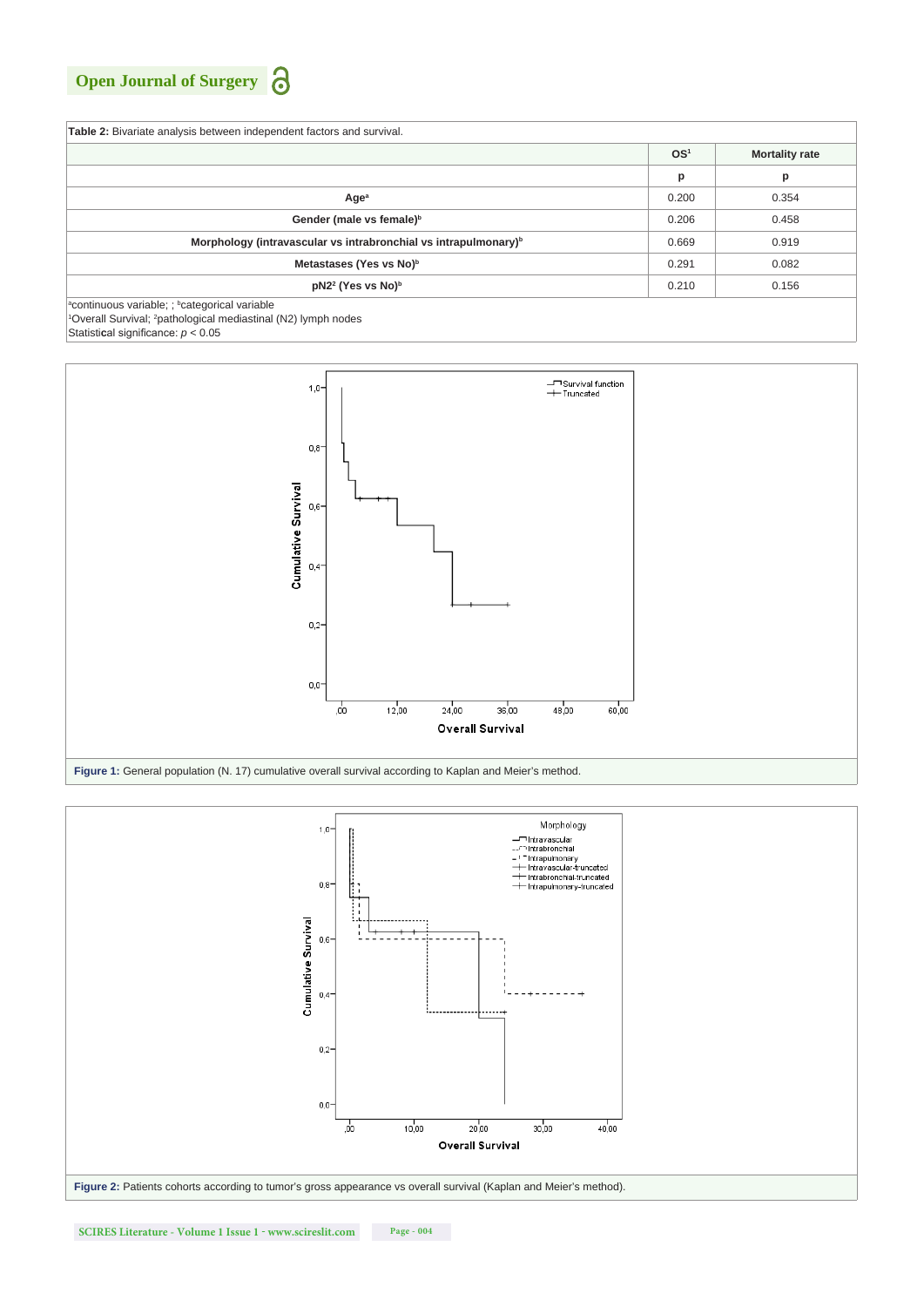main pulmonary vessels can be associated with both cardiomegaly and radiological signs of peripheral hypoperfusion [34]. Radio graphically, PPL appears as a well-defined mass with heterogeneous density, small calcifications or diffuse ischemic areas. It is generally a hilar neoplasm, but peripheral tumors with or without chest wall involvement has been described. Moreover, radiological appearances can also include findings such as obstructive atelectasis, mediastinal shift or pneumothorax [30]. On the other hand, in presence of a suspected intravascular type, a wall eclipsing sign on a pulmonary CT angiogram is suggestive of pathogenicity [35]. While ventilation/ perfusion scans make difficult to differentiate it between intravascular lesions and pulmonary embolism, a fluorine-18 fluorodeoxyglucose positron emission tomography scan has shown radiopharmaceutical uptake only by malignant tumors [36]. Moreover, magnetic resonance imaging could also differentiate a mass from a thrombus based on signal homogeneity [37].

Finally, Endobronchial Ultrasound-Guided Transbronchial Needle Aspiration (EBUS-TBNA) should be considered as an effective tool to diagnose intrabronchial neoplasms in selected cases [38].

The definitive diagnosis is mainly histological. Macroscopically, PPL presents with a roughly pearly surface; whereas, microscopically, the majority of these tumors presents a fascicular proliferation of spindle cells with a moderate amount of eosinophilic cytoplasm and inconspicuous nucleoli. Pulmonary leiomyosarcoma can show a broad spectrum of differentiation. Low grade FNCLCC stage I (French Federation Nationale des Centres de LutteContre le Cancer) tumors are characterized by fascicular arrangement, low mitotic rate (<3 per 10 HPF), the absence of cellular atypia, necrosis or hemorrhage and by a negative reaction to cytokeratin and epithelial markers (AE1/AE3, KL1, CK7, CK20, CK5/6). Ki-67 is less than 5%. Intermediate grade tumors are characterized by an increased cellularity with mild to moderate nuclear atypia and a mild mitotic



**Figure 3:** Chest CT in a patient with PPL arising from the right inferior lobe.



**Figure 4:** a) Surgical specimen: Pulmonary right bilobectomy for PPL; b-c) toracectomy and reconstruction with titanium struts and meshes.

activity (3-8 mitoses per 10 HPF). Finally, high-grade tumors show a marked cellularity with nuclear pleomorphism and atypia, high mitotic activity (>8 mitoses per 10 HPF) and abundant areas of hemorrhage and necrosis [39]. Immunohistochemical positivity to actin, SMA, h-caldesmone and desmin can assume a smooth muscle neoplasm origin. Negativity to CD99, EMA and S100 allows you to exclude neoplasms such as Ewing's sarcoma, undifferentiated tumors of epithelial origin and tumors of the nervous tissue [40]. Early stage pulmonary leiomyosarcomas are amenable for surgical resection (lobectomy, pneumonectomy, sleeve lobectomies, carinal resections with reconstruction according to Grillo or Brochart and endarterectomies) [41], which has to be considered the treatment of choice [42]. As reported by Tanaka, et al. [43], in a fascinating earlier review on 47 patients with primary pulmonary artery sarcoma, local recurrence after surgery significantly affects overall survival. For these reason the author proposed wider and careful tumor isolation with reconstruction with prostheses or grafts. Lymph node resections are generally not necessary because primary leiomyosarcomas rarely show lymph node involvement. If a radical resection is performed, the 5-years survival rate can achieve 50% for initial stage diseases, but long-survival case have been reported [12,22,35].

Prognostic factors include tumor's dimension, bronchial and thoracic wall invasion. In addition, tumor cell necrosis, high cellularity, mitotic count above four and nuclear atypia are all predictive of more aggressive behavior and therefore increased risk of recurrence [44].

The role of adjuvant treatments is still debated; radio chemotherapy is recommended in cases of incomplete resection (R1 or R2) or recurrences [45], but the limited experiences in the treatment of these tumors makes it difficult to assess the relative importance of surgical resection and of adjuvant strategies, though Head HD et al are in favor of adjuvant protocols with encouraging results [46]. However, the therapeutic efficacy is controversial. In the majority of reports, adjuvant therapies have been largely ineffective making them to be considered unsensitive neoplasms. Sardenberg, et al. [47] reported a classic fractioning 50-60 Gy radiation protocol with good local field control.

With regard to conventional or intensive chemotherapy, standarddose ifosfamide, doxorubicin and high-dose ifosfamide have been described. Trabectedin and dacarbazine as 2nd-line options have proved effectiveness in leiomyosarcoma [48]. However, response rates are usually less than 20%. On the other hand, adriamycin-based protocols have achieved response rate in only 16-27% [49].

# **CONCLUSION**

In conclusion, PPL is a rare malignancy, difficult to differentiate from other lung cancers. Characterized by high biological aggressiveness and high resistance to conventional therapies, early detection and surgical therapy in selected cases can improve its poor and dismal prognosis. A better molecular characterization would definitely be crucial. Furthermore, the creation of multicentre and international databases in order to gather more experience and develop appropriate guidelines would be beneficial.

#### **REFERENCES**

- 1. [Rozada R, Vila A, Sosa L. Primary leiomyosarcoma of the lung. Arch Bronco](https://www.ncbi.nlm.nih.gov/pubmed/20092929)  [neumol. 2010; 46: 338-339.](https://www.ncbi.nlm.nih.gov/pubmed/20092929)
- 2. [Yu H, Ren H, Miao Q, Wang Z, Zhang Z, Xu L. Pulmonary leiomyosarcoma.](https://www.ncbi.nlm.nih.gov/pubmed/11324500)  [Chin Med Sci J. 1997; 12: 129-131.](https://www.ncbi.nlm.nih.gov/pubmed/11324500)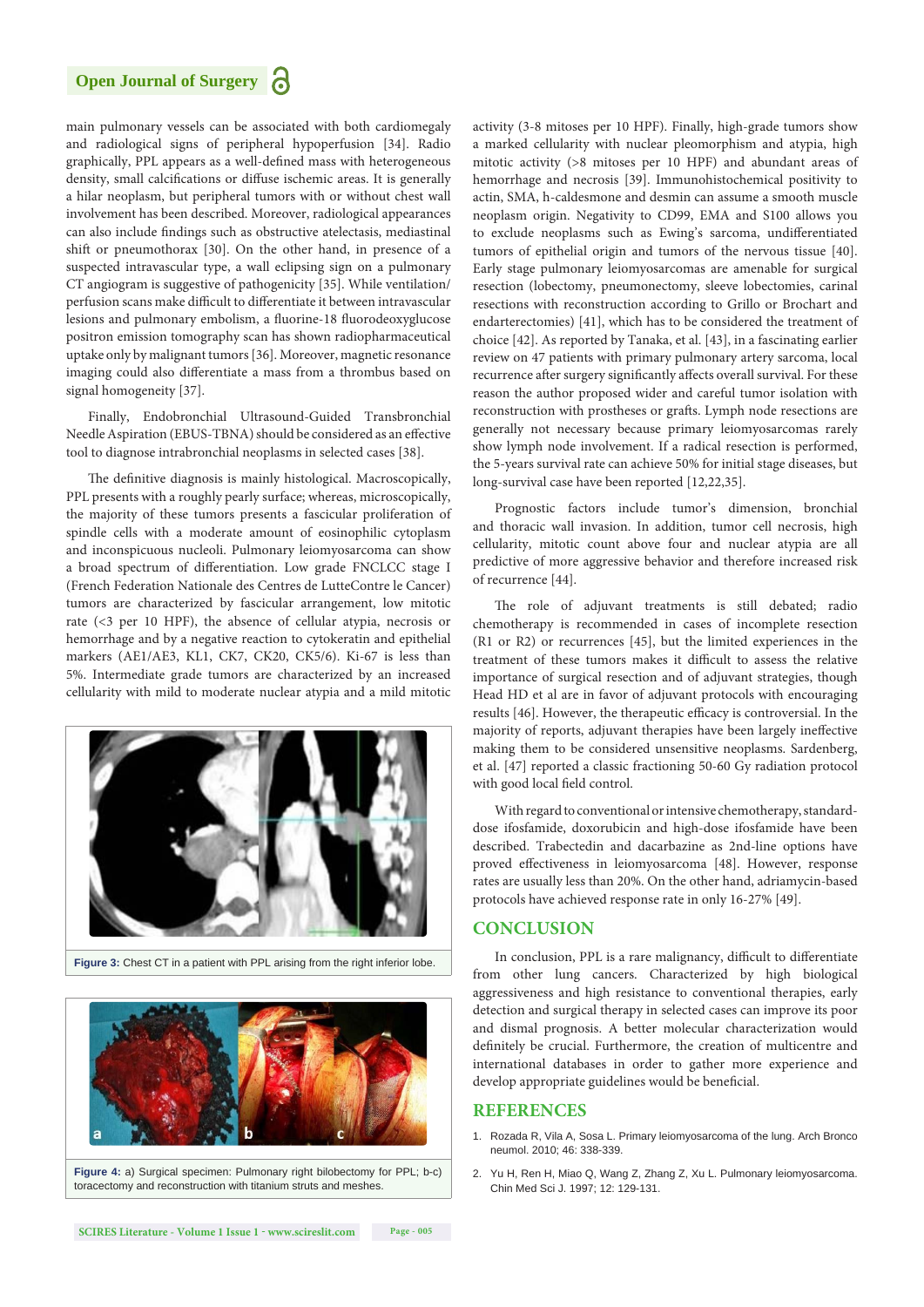- 3. [Nath D, Arava S, Joshi P, Madan K, Mathur S. Primary pulmonary](https://www.ncbi.nlm.nih.gov/pubmed/26275258)  [leiomyosarcoma of lung: An unusual entity with brief review. Indian J](https://www.ncbi.nlm.nih.gov/pubmed/26275258)  [PatholMicrobiol. 2015; 58: 338-340.](https://www.ncbi.nlm.nih.gov/pubmed/26275258)
- 4. [Vakilian F, Shabestari MM, Poorzand H, Teshnizi MA, Allahyari A, Memar B.](https://www.ncbi.nlm.nih.gov/pubmed/27047294/)  [Primary Pulmonary Valve Leiomyosarcoma in a 35-Year-Old Woman. Tex](https://www.ncbi.nlm.nih.gov/pubmed/27047294/)  [Heart Inst J. 2016; 43: 84-87.](https://www.ncbi.nlm.nih.gov/pubmed/27047294/)
- 5. [Xie X, Chen Y, Ding C, Yu X, Zou L, Xu B, et al. Primary pulmonary](https://www.ncbi.nlm.nih.gov/pubmed/26998080/)  [leiomyosarcoma: A case report. Oncol Lett. 2016; 11: 1807-1810.](https://www.ncbi.nlm.nih.gov/pubmed/26998080/)
- 6. [Colwell EM, Algahim MF, Rao A, Gasparri MG. Primary pulmonary](https://www.ncbi.nlm.nih.gov/pubmed/26745312)  [leiomyosarcoma with invasion of the pulmonary vein-A case report. Int J Surg](https://www.ncbi.nlm.nih.gov/pubmed/26745312)  [Case Rep. 2016; 19: 103-105.](https://www.ncbi.nlm.nih.gov/pubmed/26745312)
- 7. [Muganlinskaya N, Guzman A, Dahagam C, Selinger SR. When a pulmonary](https://www.ncbi.nlm.nih.gov/pubmed/26653696/)  [embolism is not a pulmonary embolism: a rare case of primary pulmonary](https://www.ncbi.nlm.nih.gov/pubmed/26653696/)  [leiomyosarcoma. J Community Hosp Intern Med Perspect. 2015; 5: 29624.](https://www.ncbi.nlm.nih.gov/pubmed/26653696/)
- 8. [Srividya VV, Sailendra V. An Extemly Rare Case of Left Atrium and Right](https://www.ncbi.nlm.nih.gov/pubmed/26500918/)  [Pulmonary Vein Leiomyosarcoma. J ClinDiagn Res. 2015; 9: ED18-20.](https://www.ncbi.nlm.nih.gov/pubmed/26500918/)
- 9. [Lv Y, Wang F, Qian W, Sun G. Treatment of a recurrent pulmonary artery](https://www.ncbi.nlm.nih.gov/pubmed/25788998/)  [leiomyosarcoma with a combination of surgery, chemotherapy, and](https://www.ncbi.nlm.nih.gov/pubmed/25788998/)  [radiotherapy: A case report and literature review. Oncol Lett. 2015; 9: 1545-](https://www.ncbi.nlm.nih.gov/pubmed/25788998/) [1548.](https://www.ncbi.nlm.nih.gov/pubmed/25788998/)
- 10. [Shen W, Chen J, Wei S, Wang X, Li X, Zhou Q. Primary pulmonary](http://www.jcma-online.com/article/S1726-4901(13)00277-3/abstract)  [leiomyosarcoma. J Chin Med Assoc. 2014; 77: 49-51.](http://www.jcma-online.com/article/S1726-4901(13)00277-3/abstract)
- 11. [Adeli SH, Nemati B, Jandaghi M, Riahi MM, Hosseinzadeh F, Salarvand F.](https://www.hindawi.com/journals/cripu/2013/160619/)  [Pulmonary Hypertension due to a Pulmonary Artery Leiomyosarcoma: A](https://www.hindawi.com/journals/cripu/2013/160619/)  [Case Report. Case Rep Pulmonol. 2013; 2013: 160619.](https://www.hindawi.com/journals/cripu/2013/160619/)
- 12. [Galeone A, Validire P, Debrosse D, Folliguet T, Laborde F. Leiomyosarcoma](https://www.ncbi.nlm.nih.gov/pubmed/23224659)  [of the right inferior pulmonary vein: 2 years survival with multimodality](https://www.ncbi.nlm.nih.gov/pubmed/23224659)  [therapy. GenThoracCardiovascSurg. 2013; 61: 534-537.](https://www.ncbi.nlm.nih.gov/pubmed/23224659)
- 13. [Staller B, Schneider R, Grawe H, Beck FJ, Mayer E, Sigmund M. Progredient](https://www.ncbi.nlm.nih.gov/pubmed/23512363)  ["pulmonary thromboembolism" in spite of sufficient anticoagulant therapy?.](https://www.ncbi.nlm.nih.gov/pubmed/23512363)  [DtschMedWochenschr. 2013; 138: 638-641.](https://www.ncbi.nlm.nih.gov/pubmed/23512363)
- 14. [Kanematsu T, Toyoda Y, Goto H, Abe S, Kawakita N, Sakiyama S, Nishioka](https://www.ncbi.nlm.nih.gov/pubmed/21485148)  [Y, Sone S. A case of primary pulmonary leiomyosarcoma with multiple](https://www.ncbi.nlm.nih.gov/pubmed/21485148)  [nodular lesions in the lungs. NihonKokyukiGakkaiZasshi. 2011; 49: 167-171.](https://www.ncbi.nlm.nih.gov/pubmed/21485148)
- 15. [Falkenstern-Ge RF, Friedel G, Bode-Erdmann S, Ott G, Mentzel T, Kohlhäufl](https://www.ncbi.nlm.nih.gov/pubmed/23636708)  [M, et al. Pulmonary leiomyosarcoma mimicking glomus tumor at first biopsy](https://www.ncbi.nlm.nih.gov/pubmed/23636708)  [and surgically treated with isolated left main bronchus resection: rare clinical](https://www.ncbi.nlm.nih.gov/pubmed/23636708)  [documentation. Ir J Med Sci. 2013; 182: 735-738.](https://www.ncbi.nlm.nih.gov/pubmed/23636708)
- 16. [Kashima K, Yamashita E, Mataki H, Yotsumoto G, Nomoto M, Sonoda M,](https://www.ncbi.nlm.nih.gov/pubmed/22214627)  [Hanada S. Primary leiomyosarcoma of the pulmonary artery: a case of a](https://www.ncbi.nlm.nih.gov/pubmed/22214627)  [20-month survivor after incomplete surgical resection. InternMed. 2012; 51:](https://www.ncbi.nlm.nih.gov/pubmed/22214627)  [75-78.](https://www.ncbi.nlm.nih.gov/pubmed/22214627)
- 17. [Luthra M, Khan H, Suhail MF, Avadhani V. Primary pulmonary leiomyosarcoma](https://www.ncbi.nlm.nih.gov/pubmed/22410283)  [— a case report. Arch Bronco neumol. 2012; 48: 476-478.](https://www.ncbi.nlm.nih.gov/pubmed/22410283)
- 18. [Elouazzani H, Zouaidia F, Jahid A, Bernoussi Z, Mahassini N. Primary](https://www.ncbi.nlm.nih.gov/pubmed/22919549/)  [endobronchial leiomyosarcoma of the lung: clinical, gross and microscopic](https://www.ncbi.nlm.nih.gov/pubmed/22919549/)  findings of two cases. [J ClinImaging Sci. 2012; 2: 35.](https://www.ncbi.nlm.nih.gov/pubmed/22919549/)
- 19. [Ma Y, Chen BB, Xu XP, Lin GW, Ji Y, Akesu S, Zen H. Therapy-related acute](https://www.ncbi.nlm.nih.gov/pubmed/23467305)  [myeloid leukemia in a primary pulmonary leiomyosarcoma patient with skin](https://www.ncbi.nlm.nih.gov/pubmed/23467305)  [metastasis. Chin J Cancer Res. 2011; 23: 236-238.](https://www.ncbi.nlm.nih.gov/pubmed/23467305)
- 20. [Sardenberg RA, Cangnaci Neto R1, Cavalcanti F2, Younes RN3. High-grade](https://www.ncbi.nlm.nih.gov/pubmed/26761258)  [primary pulmonary leiomyosarcoma. Einstein \(Sao Paulo\). 2011; 9: 523-526.](https://www.ncbi.nlm.nih.gov/pubmed/26761258)
- 21. [Flaherty G, McCarthy P, Mortimer G. Pulmonary artery leiomyosarcoma: an](https://www.ncbi.nlm.nih.gov/pubmed/19921308)  [unusual cause of shortness of breath. Ir J Med Sci. 2011; 180: 275-278.](https://www.ncbi.nlm.nih.gov/pubmed/19921308)
- 22. [Colak N, Nazli Y, Alpay MF, Haltas H, Cakir O. Surgical treatment of](https://www.ncbi.nlm.nih.gov/pubmed/22115240)  [pulmonary artery leiomyosarcoma: a good survival without adjuvant therapy.](https://www.ncbi.nlm.nih.gov/pubmed/22115240)  [AnnThoracSurg. 2011; 92: 2252-2254.](https://www.ncbi.nlm.nih.gov/pubmed/22115240)
- 23. [Kosaka M, Chiaki T, Yokoyama T, Koizumi T, Shinohara N, Kubo K. A case of](https://www.ncbi.nlm.nih.gov/pubmed/21066859)  [primary pulmonary leiomyosarcoma showing rapid growth and fatal outcome.](https://www.ncbi.nlm.nih.gov/pubmed/21066859)  [Nihon Kokyuki Gakkai Zasshi. 2010; 48: 729-733.](https://www.ncbi.nlm.nih.gov/pubmed/21066859)
- 24. [Pain JA, Sayer RE. Primary leiomyosarcoma of the pulmonary artery. Eur J](https://www.ncbi.nlm.nih.gov/pubmed/6698137)  [RespirDis. 1984; 65: 139-143.](https://www.ncbi.nlm.nih.gov/pubmed/6698137)
- 25. [Dumont P, Diot P, Aupart MR, Toumieux B. Leiomyosarcoma of the](http://www.annalsthoracicsurgery.org/article/S0003-4975(98)01070-4/abstract)  pulmonary artery. [The Annals of Thoracic Surgery.](http://www.annalsthoracicsurgery.org/article/S0003-4975(98)01070-4/abstract) 1998; 66: 2089–2091.
- 26. [Bleisch VR, Kraus FT. Polypoid sarcoma of the pulmonary trunk: analysis](https://www.ncbi.nlm.nih.gov/pubmed/7388774)  [of the literature and report of a case with leptomeric organelles and](https://www.ncbi.nlm.nih.gov/pubmed/7388774)  [ultrastructural features of rhabdomyosarcoma.](https://www.ncbi.nlm.nih.gov/pubmed/7388774) Cancer. 1980; 46: 314–324
- 27. [Delany SG, Doyle TCA, Bunton RW, Hung NA, Joblin LU, Taylor DR.](https://www.ncbi.nlm.nih.gov/pubmed/8486069)  [Pulmonary artery sarcoma mimicking pulmonary embolism.](https://www.ncbi.nlm.nih.gov/pubmed/8486069) Chest. 1993; [103: 1631–1633.](https://www.ncbi.nlm.nih.gov/pubmed/8486069)
- 28. Govindan R. Subramanian J. The Washington Manual of Oncology [Philadelphia, PA: Lippincott Williams & Wilkins; 2008. p: 363-376.](https://books.google.co.in/books?id=U4di7rRgYQoC&dq)
- 29. [Petrov DB, Vlassov VI, Kalaydjiev GT, Plochev MA, Obretenov ED, Stanoev](https://www.ncbi.nlm.nih.gov/pubmed/12694760)  VI, Danon SE. Primary pulmonary sarcomas and carcinosarcomas [postoperative results and comparative survival analysis. Eur J Cardiothorac](https://www.ncbi.nlm.nih.gov/pubmed/12694760)  [Surg. 2003; 23: 461-466.](https://www.ncbi.nlm.nih.gov/pubmed/12694760)
- 30. [Lee SH, Shim JJ, Shin JS, Baek MJ, Choi YH, Kim MK, et al. Primary](https://www.ncbi.nlm.nih.gov/pubmed/11223740)  [endobronchial leiomyosarcoma. Diagnosis following expectoration of tumor](https://www.ncbi.nlm.nih.gov/pubmed/11223740)  [fragment. Respiration. 2001; 68: 99-102.](https://www.ncbi.nlm.nih.gov/pubmed/11223740)
- 31. [Grazioli V, Vistarini N, Morsolini M, Klersy C, Orlandoni G, Dore R, et al.](https://www.ncbi.nlm.nih.gov/pubmed/24075471)  [Surgical treatment of primary pulmonary artery sarcoma. J Thorac Cardiovasc](https://www.ncbi.nlm.nih.gov/pubmed/24075471)  [Surg. 2014; 148: 113-118.](https://www.ncbi.nlm.nih.gov/pubmed/24075471)
- 32. [El-Sayed Ahmed MM, Aftab M, Al-Najjar RM, de la Cruz KI, Benjamin RS,](https://www.ncbi.nlm.nih.gov/pubmed/25425986/)  [Hallman CH. Pulmonary artery sarcoma mimicking pulmonary embolism.](https://www.ncbi.nlm.nih.gov/pubmed/25425986/) Tex Heart Inst J. [2014; 41: 515–517.](https://www.ncbi.nlm.nih.gov/pubmed/25425986/)
- 33. [Yamasaki M, Sumi Y, Sakakibara Y, Tamaoka M, Miyazaki Y, Arai H, et al.](https://www.ncbi.nlm.nih.gov/pubmed/21734884/)  [Pulmonary Artery Leiomyosarcoma Diagnosed without Delay. Case Rep](https://www.ncbi.nlm.nih.gov/pubmed/21734884/)  [Oncol. 2011; 4: 287-298.](https://www.ncbi.nlm.nih.gov/pubmed/21734884/)
- 34. [Moffat RE, Chang CH, Slaven JE. Roentgen considerations in primary](https://www.ncbi.nlm.nih.gov/pubmed/5044981)  [pulmonary artery sarcoma. Radiology.](https://www.ncbi.nlm.nih.gov/pubmed/5044981) 1972; 104: 283–288.
- 35. [Li B, Zhang Y, Cai L, Hou J, Shi H. Primary pulmonary artery sarcoma](https://www.ncbi.nlm.nih.gov/pubmed/26187220)  [differentiated from pulmonary thromboembolism by ventilation-perfusion](https://www.ncbi.nlm.nih.gov/pubmed/26187220)  scan. Long survival of the patient. [Hell J Nucl Med. 2015; 18: 166-168.](https://www.ncbi.nlm.nih.gov/pubmed/26187220)
- 36. [Kessler A, Son H. Pulmonary artery angiosarcoma on 18F-FDG PET/CT](https://www.ncbi.nlm.nih.gov/pubmed/25423348)  [masquerading as pulmonary embolism.](https://www.ncbi.nlm.nih.gov/pubmed/25423348) Clin Nucl Med. 2015; 40: 82-84.
- 37. [Sun J, Tanga H, Lua C, Chen Y. Syncope caused by pulmonary artery](https://www.ncbi.nlm.nih.gov/pubmed/24477742)  [intima sarcoma: A cardiac magnetic resonance imaging-based differentiating](https://www.ncbi.nlm.nih.gov/pubmed/24477742)  diagnosis. [Eur J Cardiothorac Surg. 2014; 46: 503.](https://www.ncbi.nlm.nih.gov/pubmed/24477742)
- 38. [Modi K, Dhillon S, Kumar A, Ylagan L, Harris K. Leiomyosarcoma of](https://www.ncbi.nlm.nih.gov/pubmed/25485274)  [the pulmonary artery diagnosed by endobronchial ultrasound-guided](https://www.ncbi.nlm.nih.gov/pubmed/25485274)  transbronchial needle aspiration. [Endosc Ultrasound. 2014; 3: 249-251.](https://www.ncbi.nlm.nih.gov/pubmed/25485274)
- 39. [Moran CA, Suster S. Tumors of the lung and pleura. Diagnostic Histopathology](https://books.google.co.in/books?id=ifBLAQAAIAAJ&dq)  [of Tumors; Churchill Livingstone: New York; 2007. p: 193-194.](https://books.google.co.in/books?id=ifBLAQAAIAAJ&dq)
- 40. [Arnold LM 3rd, Burman SD, O-Yurvati AH. Diagnosis and management of](https://www.ncbi.nlm.nih.gov/pubmed/20430913)  [primary pulmonary leiomyosarcoma. J AmOsteopathAssoc. 2010; 110: 244-](https://www.ncbi.nlm.nih.gov/pubmed/20430913) [246.](https://www.ncbi.nlm.nih.gov/pubmed/20430913)
- 41. [Ming-Ching L, Chung-Ping H, Jiun-Yi H. Surgical treatment of endobronchial](https://www.ncbi.nlm.nih.gov/pubmed/18414348)  [leiomyosarcoma with right main bronchus total obstruction: A case report.](https://www.ncbi.nlm.nih.gov/pubmed/18414348) Ann [Thorac Cardiovasc Surg. 2008; 14: 105-108.](https://www.ncbi.nlm.nih.gov/pubmed/18414348)
- 42. [Mazzucco A, Luciani GB, Bertolini P, Faggian G, Morando G, Ghimenton](https://www.ncbi.nlm.nih.gov/pubmed/8279900)  [C. Primary leiomyosarcoma of the pulmonary artery: diagnostic and surgical](https://www.ncbi.nlm.nih.gov/pubmed/8279900)  implications. [Ann Thorac Surg. 1994; 57: 222-225.](https://www.ncbi.nlm.nih.gov/pubmed/8279900)
- 43. [Tanaka I, Masuda R, Inoue M, Kasahara D, Furuhata Y, Shimizu S, et al.](https://www.ncbi.nlm.nih.gov/pubmed/8184399)  [Primary pulmonary-artery sarcoma. Report of a case with complete resection](https://www.ncbi.nlm.nih.gov/pubmed/8184399)  [and graft replacement, and review of 47 surgically treated cases reported in](https://www.ncbi.nlm.nih.gov/pubmed/8184399)  [the literature. Thorac Cardiovasc Surg. 1994; 42: 64-68.](https://www.ncbi.nlm.nih.gov/pubmed/8184399)
- 44. [Dubose JJ, Sutherland MJ. Primary pulmonary spindle cell](https://www.ncbi.nlm.nih.gov/pubmed/15890221)  neoplasm. [CurrSurg. 2005; 62: 341-343.](https://www.ncbi.nlm.nih.gov/pubmed/15890221)
- 45. [Corpa-Rodríguez ME, Mayoralas-Alises S, García-Sánchez J, Gil-Alonso JL,](https://www.ncbi.nlm.nih.gov/pubmed/16324603)  [Díaz-Agero P, Casillas-Pajuelo M. Postoperative course in 7 cases of primary](https://www.ncbi.nlm.nih.gov/pubmed/16324603)  [sarcoma of the lung. Arch Bronconeumol. 2005; 41: 634-637.](https://www.ncbi.nlm.nih.gov/pubmed/16324603)
- 46. [Head HD, Flam MS, John MJ, Lipnik SS, Slater DL, Stewart RD. Long-term](https://www.ncbi.nlm.nih.gov/pubmed/1731680)  [palliation of pulmonary artery sarcoma by radical excision and adjuvant](https://www.ncbi.nlm.nih.gov/pubmed/1731680)  therapy. [Ann Thorac Surg. 1992; 53: 332-334.](https://www.ncbi.nlm.nih.gov/pubmed/1731680)
- 47. [Sardenberg RA, Cangnaci Neto R, Cavalcanti F, Younes RN. High-grade](https://www.ncbi.nlm.nih.gov/pubmed/26761258)